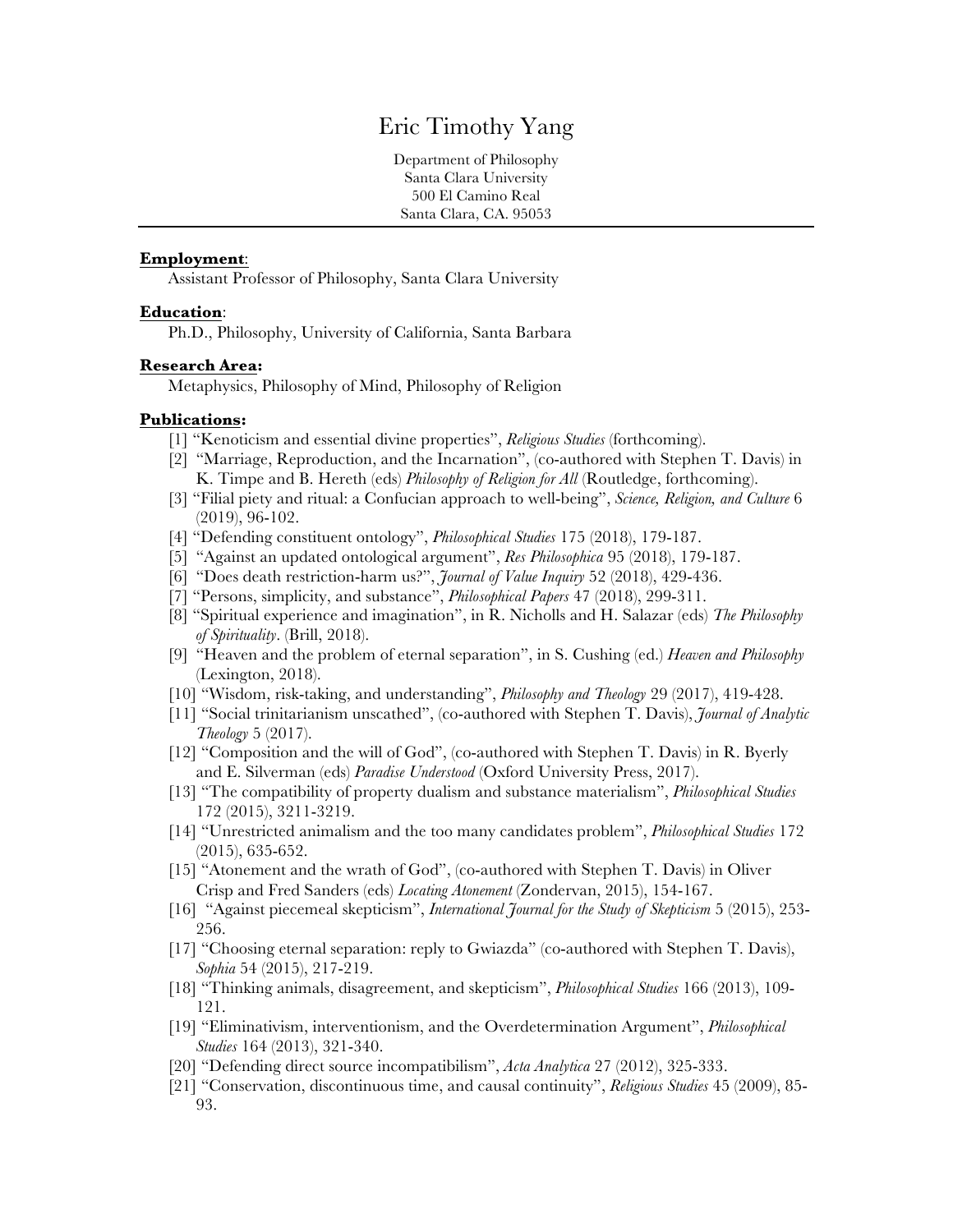# **Reviews**:

- [22] Review of *Blackwell Companion to Substance Dualism* (ed. Jonathan Loose, Angus Menuge, and J.P. Moreland), *Philosophia Christi* (forthcoming).
- [23] Review of *Christian Philosophy of Religion*, (ed. Colin Ruloff), *Journal of Analytic Theology* 5, 2017.

# **Teaching Awards**:

Recipient of the *Paul Wienpahl Award for Excellence in Teaching* (UCSB), 2012

■ Career award to the best graduate instructor in the philosophy department.

# **Teaching Experience**:

# **Santa Clara University**

- o Philosophy Through Science Fiction
- o Knowledge & Reality
- o Formal Logic
- o Skepticism
- o Metaphysics of Persons
- o Aquinas on Divine and Human Nature
- o Cultures & Ideas: Death, Afterlife, and Meaning
- o Modern Philosophy
- o Informal Logic
- o Ethics in Society

# **Claremont McKenna College**

- o Epistemology
- o Ethics
- o Metaphysics of Persons
- o Ancient Philosophy
- o Modern Philosophy
- o Philosophical Questions [Introduction to Philosophy]

# **University of California Santa Barbara**

- o Medieval to Early Modern Philosophy
- o Introduction to Philosophy
- o Medieval to Early Modern Philosophy
- o Introduction to Philosophy

# **Fellowships and Grants**:

Award grant for the Worship and Divine workshop at Hebrew University, 2019, \$4000 Stipend for the Hamilton Philosophy Summer program, 2019, \$4000 Stipend for Moscow Center for Consciousness Studies, 2018, \$3000 Prize grant for the New York Wisdom seminar at Fordham University, 2017, \$2000 Prize grant for the St. Thomas Summer Seminar, 2015, \$2000 Essay prize for the Paradise Project at Christopher Newport University, 2015, \$1500 Prize grant for the Younger Scholars Workshop at UC Riverside, 2015, \$1100 Philip and Aida Siff Educational Foundation Fellowship (UCSB) Ralph W. Church Fellowship (UCSB) Salmon Fellowship (UCSB)